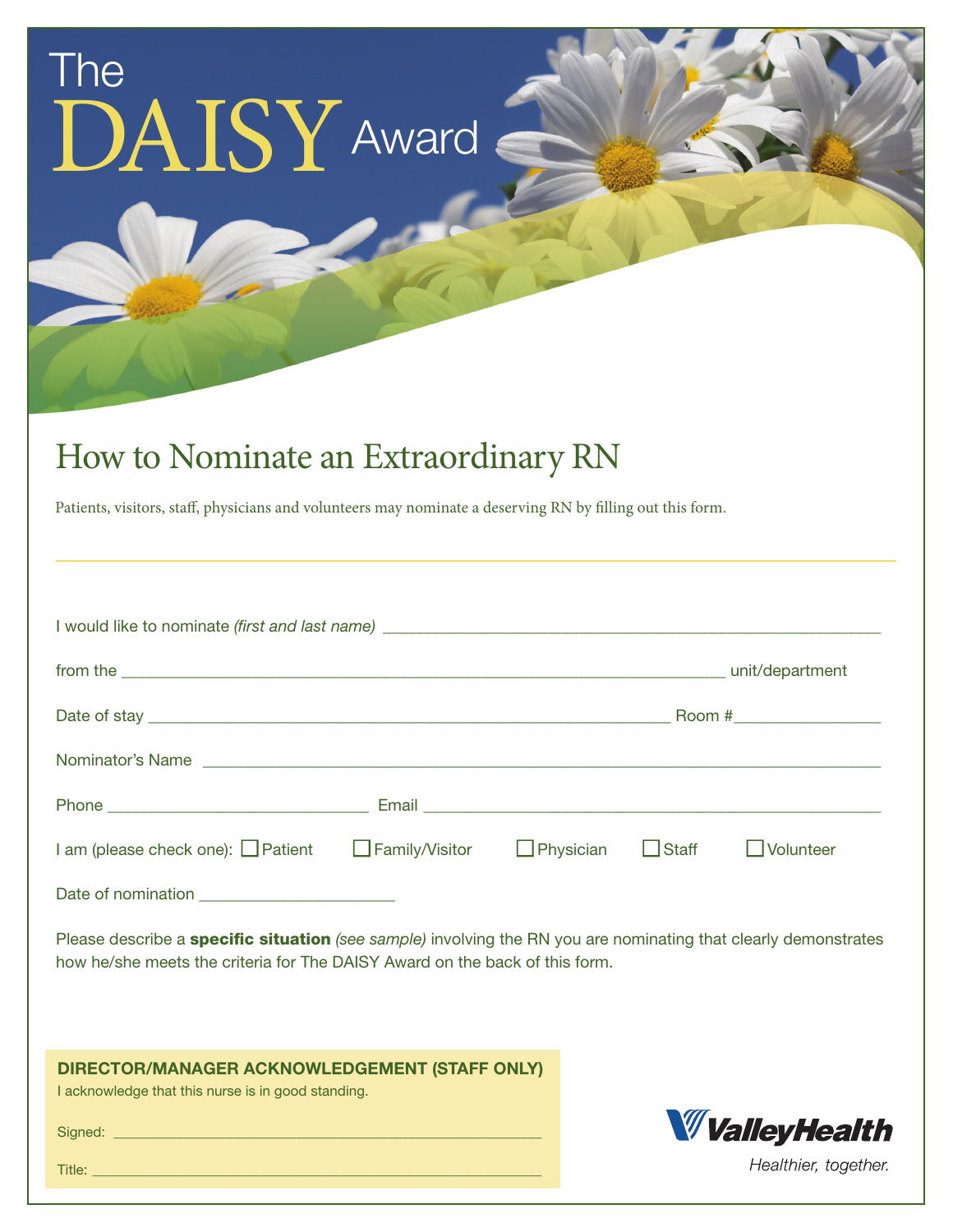| Please describe a <b>specific situation</b> involving the RN (dressed in navy blue) you are nominating that |  |
|-------------------------------------------------------------------------------------------------------------|--|
| clearly demonstrates how he/she meets the criteria for The DAISY Award. Please print clearly.               |  |

| _________________ |
|-------------------|
|                   |
| ________________  |
|                   |
|                   |
|                   |
|                   |
|                   |
|                   |
| _________________ |
|                   |
|                   |